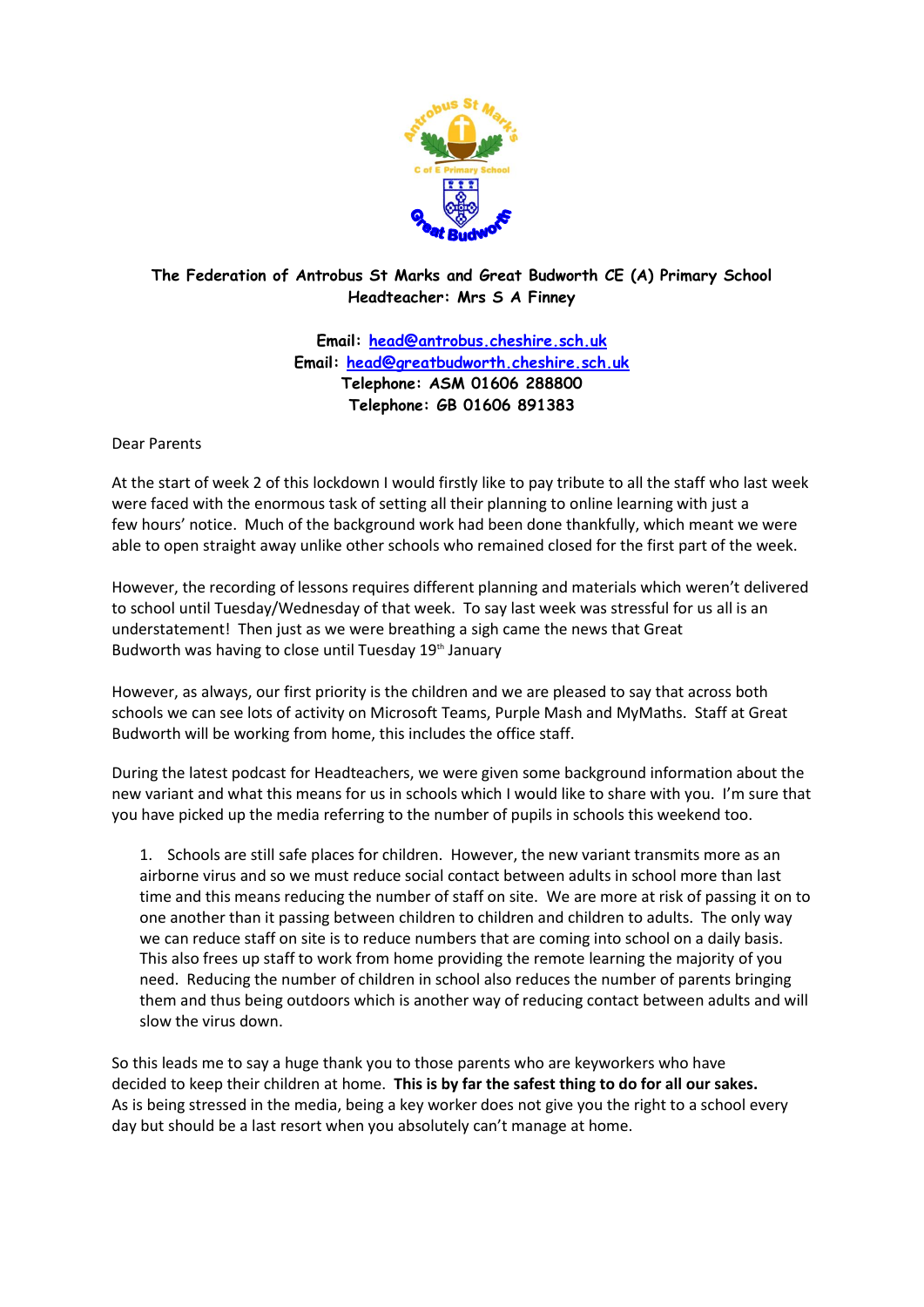2. Schools are strongly advised to keep their numbers down to around 10% of their usual numbers with skeleton staff. Without schools trying to do this the R rate will likely not reduce to below 1 any time soon, which will make this lockdown longer and tougher for us all. At the moment Antrobus is running at 25%, Great Budworth 19%.

So my question to those keyworkers coming into school every day is a serious one: **Is this place in school vital every day?**

School should be a last resort. Do you absolutely need this **every day**- needing it because it is hard to manage at home is not the same thing. It is hard to manage at home for every single one of us! Similarly, can you think about wrap around care and whether this is completely necessary. This is not the same for those families who have had individual conversations with staff and timetables have been agreed. This still remains the same and has been factored into our numbers.

3. Because of the new variant, I am asking staff to wear masks more whilst they are in school, particularly when they are in communal areas and to be even more careful at keeping their distance from one another.

4. Even though it's cold, we will be opening windows and doors regularly so if your child is in school, they need to be dressed for the weather: school uniform, hats, gloves, coats etc etc

5. We continue to follow all earlier guidance regarding hand hygiene, not sharing books etc.

6. Please continue to update school on Covid positive tests using the Covid email [covid@greatbudworth.cheshire.sch.uk](mailto:covid@greatbudworth.cheshire.sch.uk)

Moving on to normal school matters, we welcome Mrs Nicola Crampton today who joins our admin team as the Bursar, taking on Mrs Murphy's role. Last week I also accepted the resignation of Mrs Robins from the admin team at Great Budworth. Wow, what a week! Mrs Robins has received a promotion at her other job and so we wish her well in this new role which will start in a month's time.

We are continuing to gather information as to who needs laptops/iPad support from home. The list is ever increasing and so we need to just check what we have against who hasn't got anything and who has got something but not enough. Obviously if you are offered something from school it will be on the understanding that it will be returned to school in the same condition it is lent in.

Staff are monitoring social media from various places and any hints and tips for acquiring extra data, how you can use other equipment- Xbox and Playstation to name two, will be tweeted regularly.

## **Lunches in School**

Obviously we have a reduced supply of food coming into school and our cooks will do their best to provide meals as closely lined to the menus as possible but this won't always be possible. Please bear with us whilst they develop a routine. Rest assured a hot meal will be available every day that we are open.

Free School Meals- these are available for children in school. For those self-isolating, we can arrange for a food parcel to be delivered to school for you. This will include items and menu cards for you to be able to make 5 days of meals so you only need to collect a parcel once a week.

Please let the office staff know if you require a food parcel. We will only ask for those that are required to save waste.